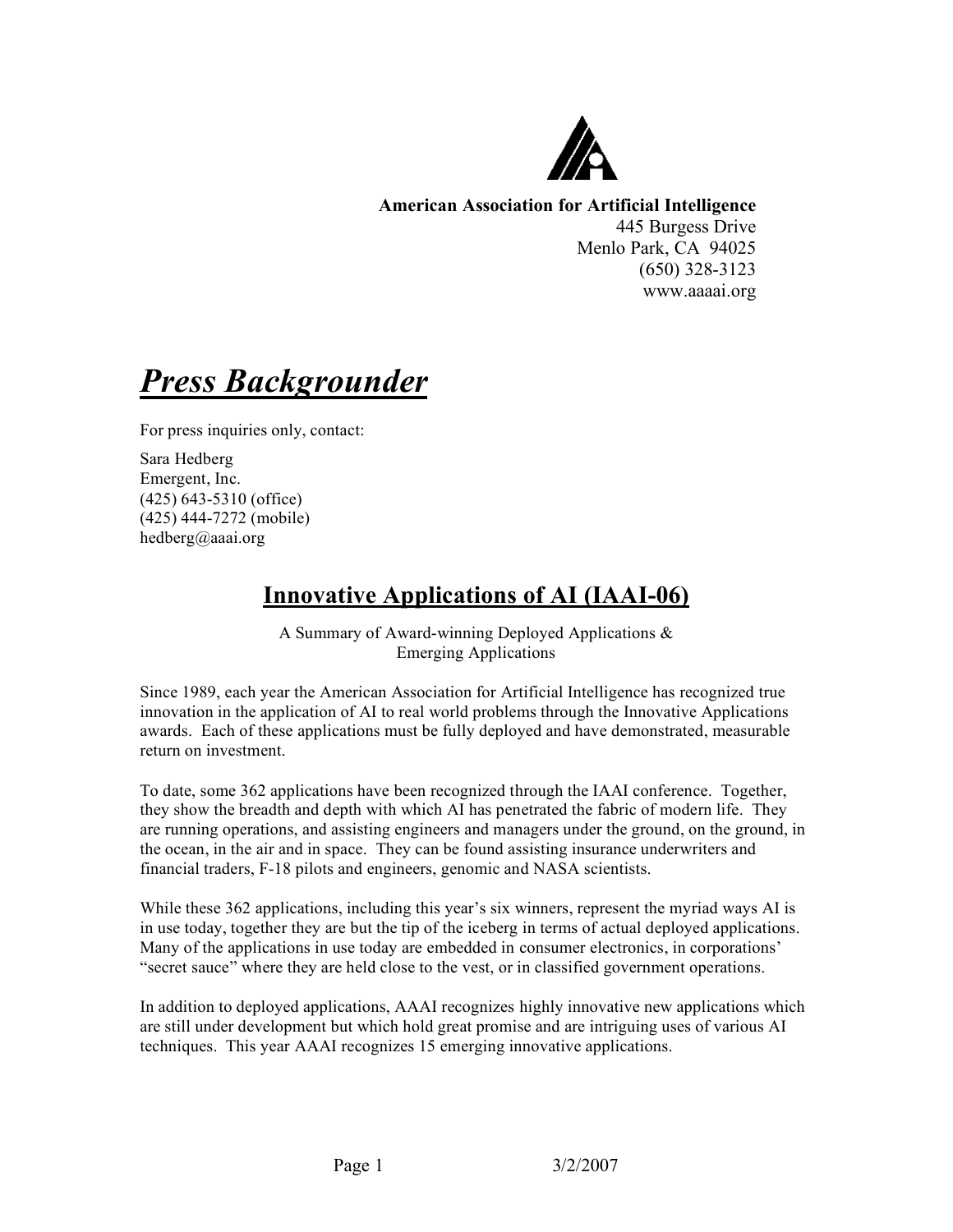# **2006 Innovative Applications of AI Award Winners**

#### • **Constraint-based Random Stimuli Generation for Hardware Verification** IMB Haifa Research Lab (Israel)

This award-winning application from IBM verifies hardware design prior to their casting in silicon. The application uses AI technology for the verification of its processors and systems, generating tests or stimuli, for simulating hardware designs. It ensures that the hardware implementation conforms to the specification before starting the expensive fabrication of silicon. IBM estimates that this system has saved IBM more than \$100 million during the last decade in direct development costs and reduced time-to-market by using AI.

An early version of this technology was an IAAI award winner in 1994. AI techniques were only rudimentarily implemented then. The ensuing decade-plus of experience has resulted in much more sophisticated AI (e.g., the ontology, a totally new and dramatically stronger constraint satisfaction solver), and great success in deployment. The current system has become the standard in processor verification within IBM. It has been used in the development of numerous IBM Power processors, i/p-series servers, Cell and Microsoft's Xbox <sup>TM</sup> core processors and systems, and various processors of Apple computers. The system has become a repository of extensive processor verification knowledge across multiple IBM labs and many processor architecture and implementations. It allows comprehensive reuse of knowledge, rapid reaction to changes, and gradual reduction in the need for human experts.

#### • **Case-Based Reasoning for General Electric Appliance Customer Support** General Electric Global Research

This case-based reasoning system was created to support customers who purchased appliances from General Electric. When a customer calls GE for help, a call-taker uses the system to diagnose the problem, and step the customer through its solution. The system has been in use by 300 call-takers since 1999, resulting in a 20% increase in the probability that the customer's problem can be solved over the phone. This has greatly improved customer satisfaction and saved GE \$44.5 million between 2000-2005 due to reduced cost of visits of field service technicians to customers' homes.

## • **Expressive Commerce and Its Application to Sourcing**

CombineNet, Inc.

Sourcing professionals buy several trillion dollars worth of goods and services yearly. This award-winning paper introduces a new paradigm, called expressive commerce for sourcing. It combines highly expressive human negotiation with electronic reverse auction so that supply and demand are expressed in far greater detail than traditional electronic auctions, and are algorithmically cleared. The system has a fast tree search algorithm. CombineNet has hosted \$16 billion of sourcing using the technology, and created \$1.8 billion of hard-dollar savings in lowered procurement costs. The savings were measured compared to the prices that the buyer paid for the same items the previous time the buyer sourced them (usually 12 months earlier.) This does not normalize the savings by taking into account that during the same period, the prices in the largest segment, transportation, generally increased by 6-to-9%. Further, the savings does not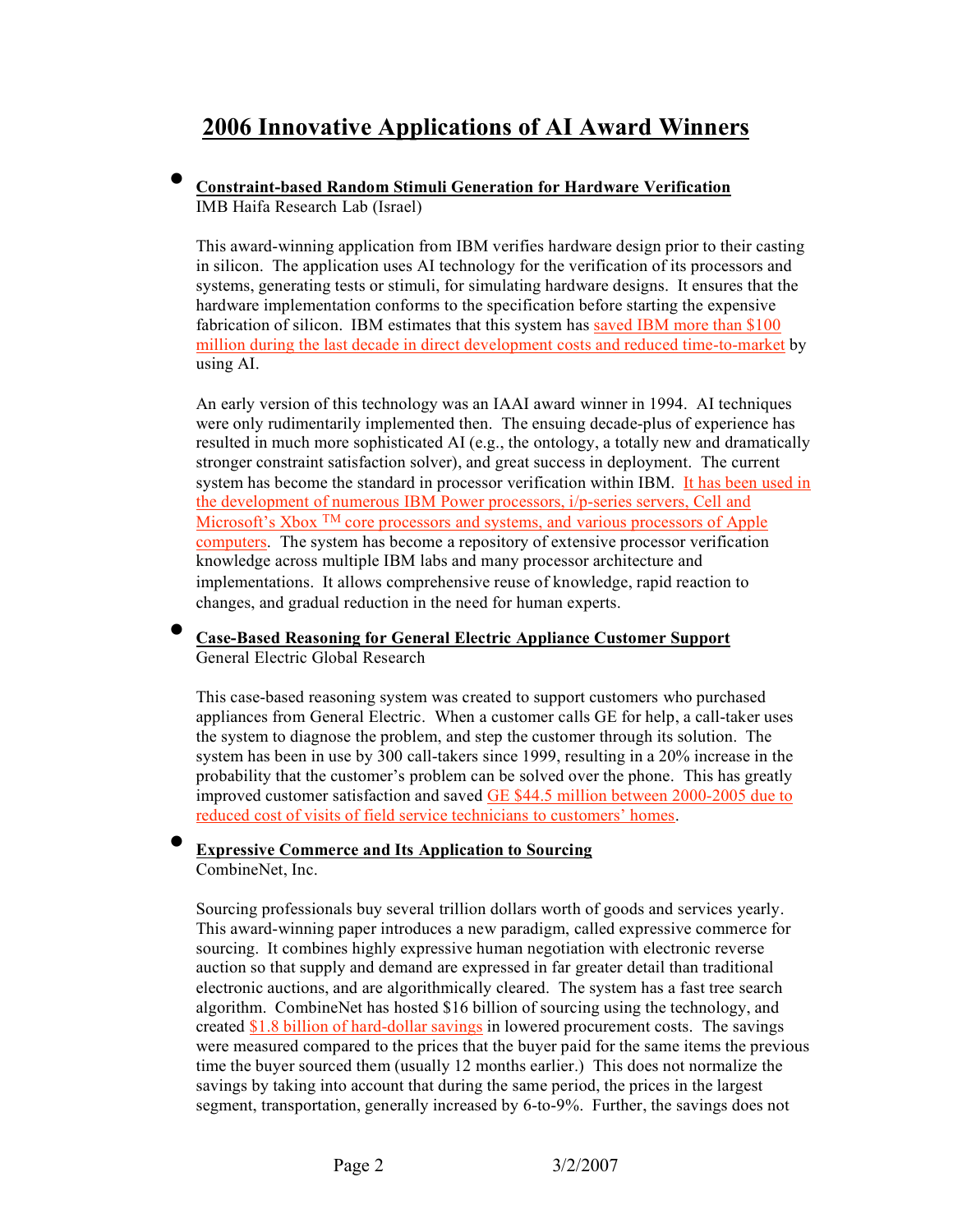include those obtained by suppliers, nor those stemming from reduced effort and compression of event timelines from months to weeks or even days. There are also the more intangible benefits, such as better supplier relationships, and redesign of the supply chain.

#### • **Machine Translation for Manufacturing: A Case Study at Ford Motor Company** Global Manufacturing Engineering Systems, Ford Motor Company

This award-winning system translates Ford's vehicle assembly build instructions from English to German, Spanish, Dutch and Portuguese to support assembly plants in Europe, Mexico and South America. Now deployed for 7 years, it makes vast amounts of dynamic information available within 24 hours of the process sheet being written and completed. To date, over 5 million Ford records have been translated from English into the target languages. While the translations are not as good as human translators, the system is highly accurate (the English/German is over 90% correct).

#### • **TPBOSCourier: A Transportation Procurement System (for the Procurement of Courier Services)**

Hong Kong University of Science and Technology, South China University of Technology, Red Jasper Limited (Hong Kong), Philips Electronics (Hong Kong)

This Transportation Procurement and Bid Optimization System (TPBOX) for Philips Electronics automates and optimizes procurement of courier services. Philips typically procures courier services for more than 2500 shipping lanes annually. Deployed in 2005, this intelligent software with its optimization engine has resulted in significant cost and time savings in analyzing and optimizing procurement decisions.

#### • **Predicting Electricity Distribution Feeder Failures Using Machine Learning Susceptibility Analysis**

Columbia University, Consolidated Edison Company of New York

This award winning application uses machine learning techniques as the foundation of ROAMS (Ranker for Open-Auto Maintenance Scheduling) to identify weak links in the almost one thousand 13.8kV-27kV energy distribution feeder cables that supply electricity to the boroughs of New York City. In Manhattan, rankings are updated every 20 minutes and displayed on distribution systems operators' screens. A separate system makes season predictions of failure susceptibility. The feeder failures, known as "Open Autos" are a significant maintenance problem. A year's development effort has resulted in a system that demonstrates high accuracy: 75% of the feeders that actually failed over the summer of 2005 were in the 25% of feeders the system ranked most at-risk. By the end of the summer, the 100 most susceptible feeders as ranked by the ML system were accounting for up to 40% of all feeder failures that occurred each day. The system also identifies the factors underlying failures, providing insights into the feeder system.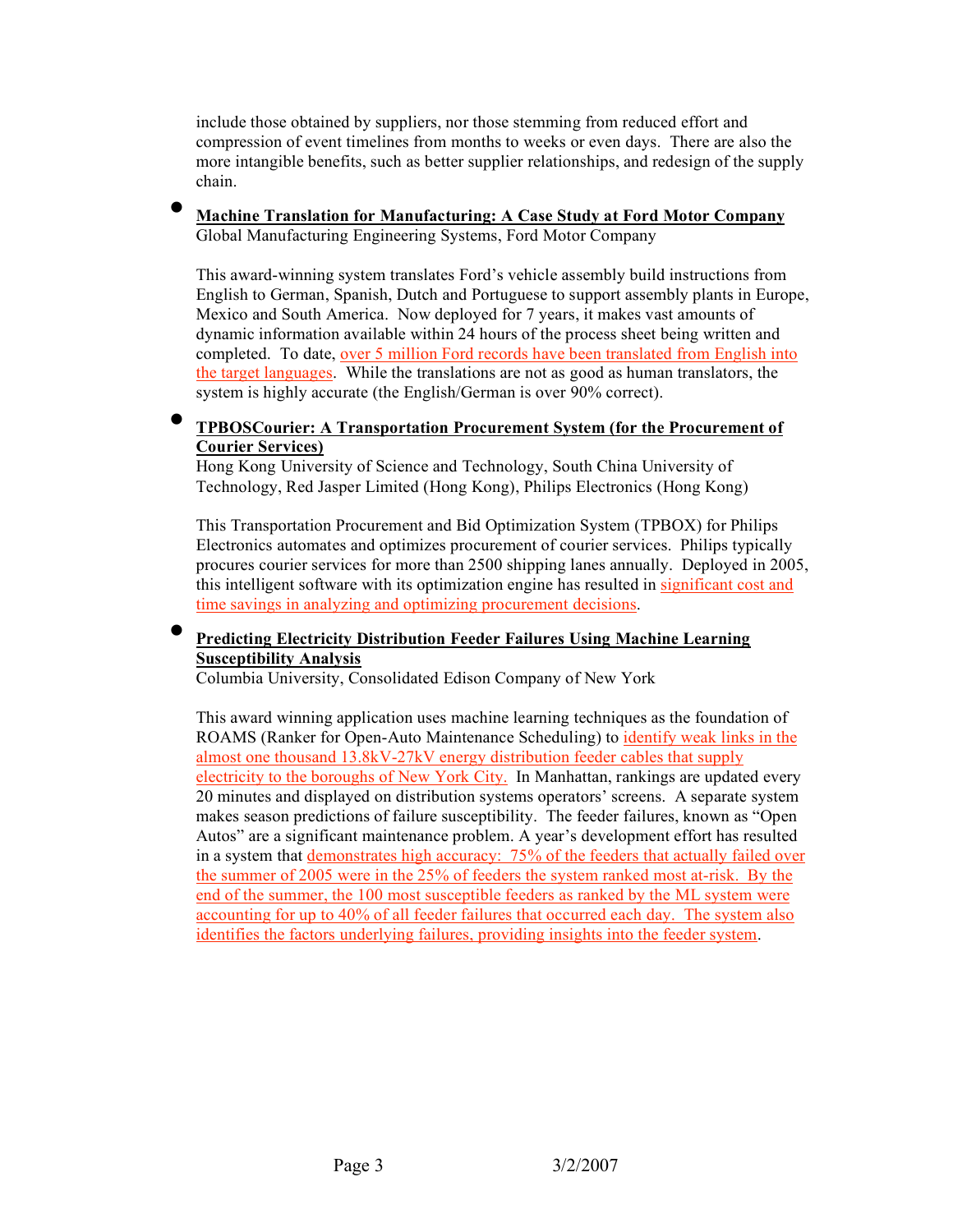## **2006 Emerging Innovative Applications of AI**

#### • **MedEthEx: <sup>A</sup> Prototype Medical Ethics Advisor**

University of Hartford, University of Connecticut, Amherst College

As part of a larger Machine Ethics Project, researchers are developing an ethical advisor that provides guidance to health care workers faced with ethical dilemmas. This work explores machine ethics, which is concerned with the behavior of machines towards human users and other machines. This work may also function as a model for creating machines that can follow more general ethical principles in any domain.

#### • **Building Explainable Artificial Intelligence Systems**

The Institute for Creative Technologies, University of Southern California

This system is a modular and generic architecture for explaining the behavior of simulated entities. As AI systems and behavior models in military simulations become increasingly complex, it has been difficult for users to understand the activities of computer-controlled entities. Such simulations are used for training and as predictive tools. This paper focuses on a case study using the domain independent, modular software to develop explanation facilities for Virtual Humans, a Department of Defense project designed to teach soft skills such as leadership, teamwork, negotiation, and cultural awareness.

• **Monitoring Food Safety by Detecting Patterns in Consumer Complaints** The Robotics Institute, Carnegie Mellon University; Food Safety Inspection Service, U.S. Department of Agriculture

Emerging Patterns in Food Complaints is a statistical data mining component of the Consumer Complaint Monitoring System, designed to help the food safety officials efficiently and effectively monitor incoming reports of adverse effects of food on consumers. The reports are collected in a passive surveillance mode from various sources such as consumer phone calls to federal, state, or local health departments, as well as the Food and Drug Administration. Each year in the U.S., there are 76 million recorded cases of food-borne illness, and about 5,000 of them are terminal. The attacks of September  $11^{th}$ , 2001 brought special attention to the vulnerability of the U.S. food supply system. This system is being envisioned as one of the key components of the nationwide bio-security protection infrastructure. It has been accepted for use and is currently going through the final stages of deployment to monitor meat, poultry and egg products. There are a number of plans to extend the system, e.g., incorporate new sources of consumer complaint data, engineer interoperability with other databases and surveillance systems run independently by other federal and state agencies, as well as with the National Bio-surveillance Integration System.

This application is an instance of the generic Tip Monitor. It illustrates the applicability of this approach and suggests it could be useful in other domains, e.g., analyzing hospital records for signals of disease outbreaks, analyzing maintenance records for early evidence of systematic patterns of equipment failures, analyzing law enforcement reports, etc.

• **Hand Grip Pattern Recognition for Mobile User Interfaces**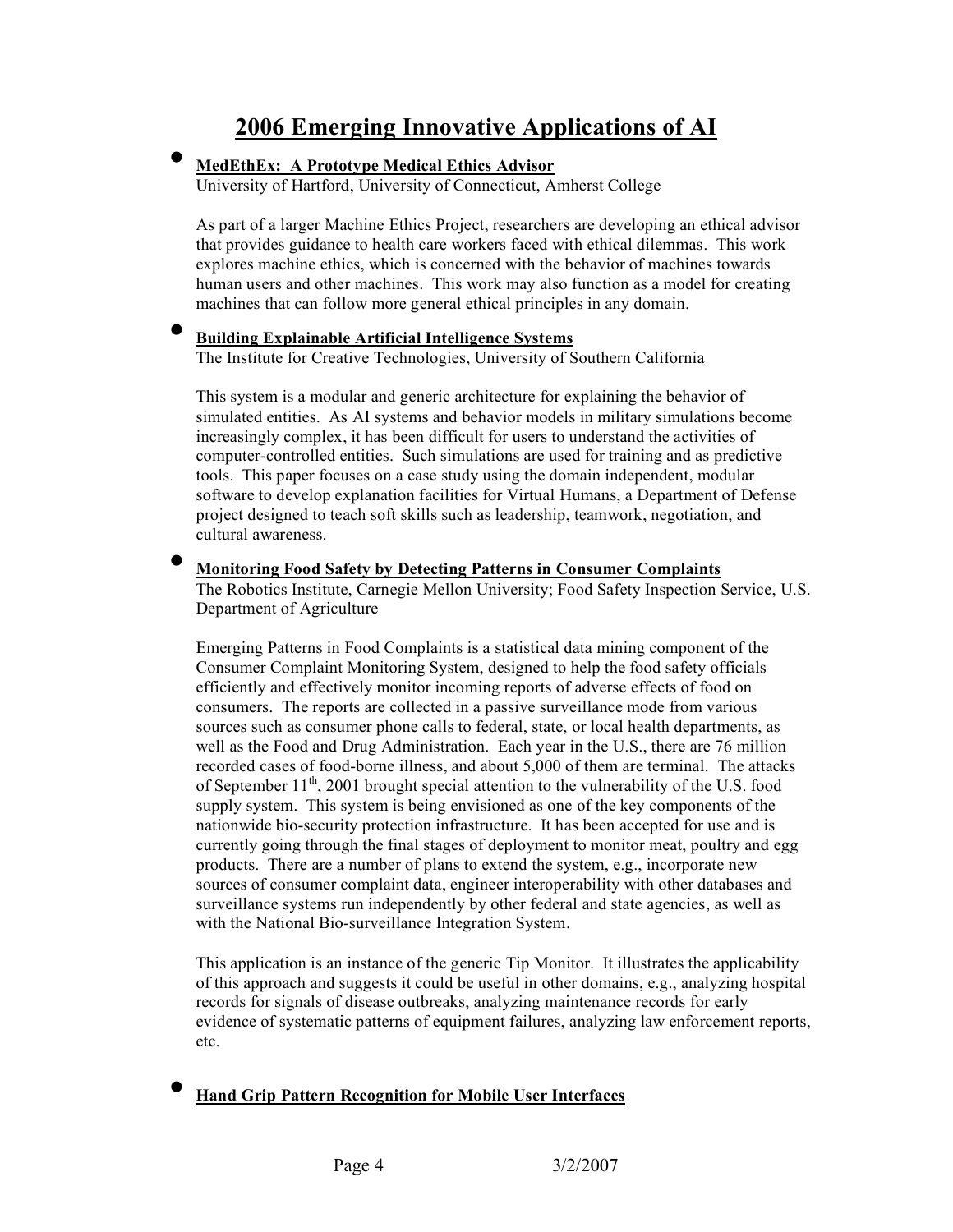Interaction Lab, Samsung Advanced Institute of Technology (Korea)

This experimental system is exploring a novel user interface for handheld mobile devices that recognizes hand grip patterns and launches the appropriate applications. The working prototype is provided with an array of capacitive touch sensors and a 3-axis accelerometer underneath the exterior cover. The goal is to provide users with an intuitive and natural user interface that adapts to the personalized hand grip patterns of the user. The prototype uses pattern recognition techniques for identifying the users' hand grips from the touch sensors.

#### • **Trip Router with Individualized Preferences (TRIP): Incorporating Personalization into Route Planning**

University of Washington, Microsoft Research

Current popular route planning systems (Windows Live Local, Yahoo! Maps, Google Maps, etc.) generate driving directions using a static library of roads and road attributes. They ignore both the time at which a route is to be traveled and the preferences of the driver. This working prototype, named TRIP, includes a set of methods for including driver preferences and time-variant traffic condition estimates in route planning. It uses a large database of GPS traces logged by drivers, and learns time-variant traffic speeds for every road in a widespread metropolitan area. TRIP also leverages a driver's past GPS logs when responding to future route queries to produce routes that are more suited to the driver's individual driving preferences. Using experiments with real driving data, the authors demonstrate that the routes produced by TRIP are measurably closer to those actually chosen by drivers than are the routes produced by routers that use static **heuristics** 

#### • **Local Negotiation in Cellular Networks: From Theory to Practice**

Bar-Ilan University (Israel), Harvard University

This experimental system includes a novel negotiation protocol for cellular networks which intelligently improves the performance of the network. The proposed reactive mechanism enables the dynamic adaptation of the base stations to continuous changes in service demands, thereby improving the overall network performance. It uses a distributed agent-oriented local negotiation mechanism for cellular network simulations which can affect the real-time adaptation of deployed cellular networks. It includes clusters and intro-cluster negotiation, as well as an investigation of the nature of the committed offers. Experimental results show the applicability of the proposed method in two distinct scenarios. The negotiation protocol initiated a change in the pilot power between two base stations; and it appears that better performance was achieved when the sum of differences between the pilot power before and after the change was positive. Future work may include extending the algorithm to multi-attribute negotiations, and heuristics can be employed to take more than one parameter into account.

## • **AM-Extractor: An Application for Automating Medical Quality Measures Abstraction in a Hospital Setting**

A-Life Medical, Inc, Partners HealthCare Systems Inc.

This prototype product supports health care providers in meeting requirements to report evidence-based quality measures to various governmental and independent regulatory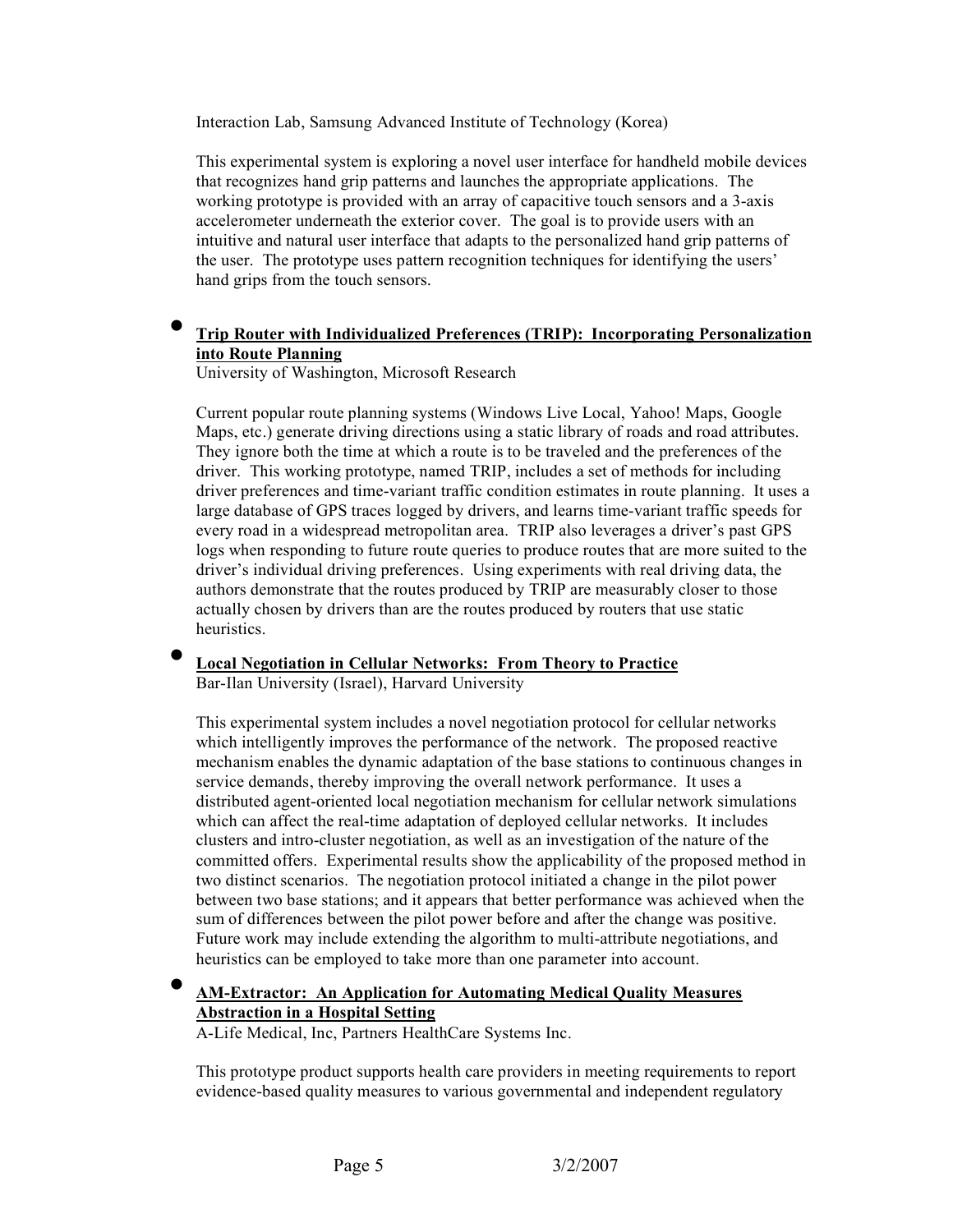agencies. This computerized system automates the process of abstracting appropriate facts from a patient's medical record to provide the data for these measures. It uses natural language processing and a rule-based approach. An evaluation of a deployed system used for hospital inpatient cases is discussed. The results show the NLP performed with high accuracy across multiple types of medical documents, and user productivity improved significantly. Challenges remain in the areas of availability of electronic patient data and a model for large-scale deployment and support.

#### • **Visual Explanation of Evidence in Additive Classifiers**

University of Alberta (Canada)

General-purpose framework for making various machine-learned classifiers used in data mining and knowledge discovery systems more transparent. It provides explanation of a classifier's reasoning. This can facilitate end-user acceptance and confidence in the system. So far, the developers have demonstrated using ExplainD on example applications that use several different classifiers (i.e., naive Bayes, linear support vector machines, and logistic regression classifiers.) The system generates a simply graphical explanation of the classification process to provide visualizations of the classifier decisions, and evidence for the decisions. It also offers the capability to speculate on the effect of changes to the data, and to drill down and audit the sources of the evidence. The paper describes using ExplainD for a deployed web-based system (Proteome Analyst, a working bioinformatics application that has been used by hundreds of biologists), and a Python-based implementation.

#### • **<sup>A</sup> Sequential Covering Evolutionary Algorithm for Expressive Music Performance** Music Technology Group, Barcelona, Spain

This emerging application uses an evolutionary approach to model the knowledge applied by a musician when performing a piece in order to produce an expressive performance. The system extracts a set of acoustic features from standard Jazz recordings and provides a symbolic representation of the musician's expressive performance. It then applies a sequential covering evolutionary algorithm to the symbolic representation, generating an expressive performance computational model capable of endowing a computer-generated music performance with the timing and energy expressiveness that characterizes human generated music.

#### • **AWDRAT: <sup>A</sup> Cognitive Middleware System for Information Survivability** MIT CSAIL, Teknowledge

Much of the infrastructure of modern society is controlled by Software systems that are vulnerable to attacks. This DARPA-funded project aims to protect systems and enable them to self-diagnose and recover after compromise. The emerging system is a middleware system, AWDRAT (Architectural-differencing, Wrappers, Diagnosis, Recover, Adaptive software, and Trust-modeling). It is designed to provide survivability to both new and legacy applications as an infrastructure to which an application may be tethered. It provides survivability properties such as error detection, fault diagnosis, backup and recovery. It uses cognitive techniques to provide the system with the selfawareness necessary to monitor and diagnose its own behavior. AWDRAT gains visibility into the execution of an application system and compares the application's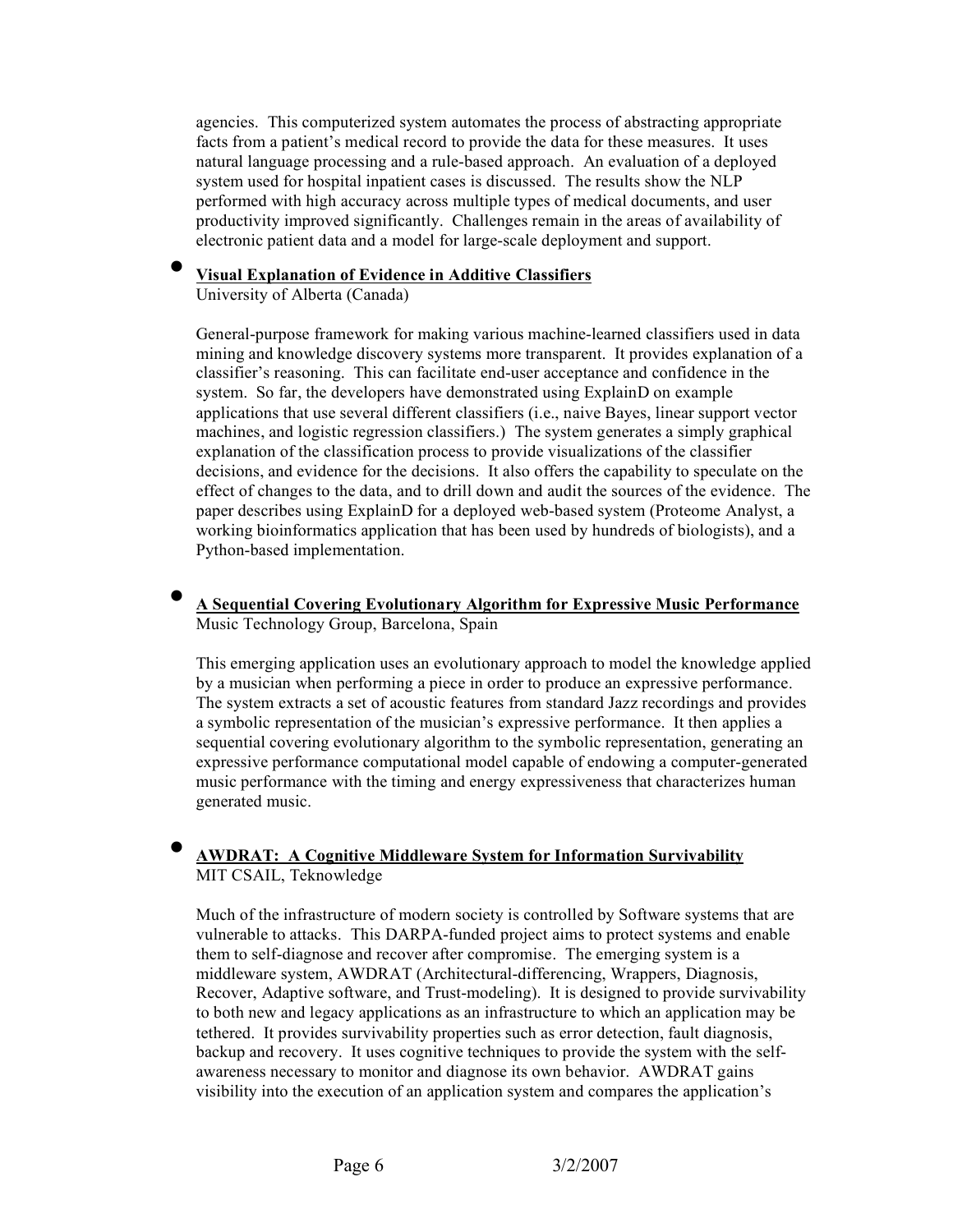actual behavior to that which is expected. Discrepancies between intended and actual behavior are diagnosed using Model-based diagnosis techniques. Recovery is guided by decision theoretic methods. In the case of a deviation, AWDRAT conducts a diagnosis to figure out which computation resources are likely to have been compromised and then adds these assessments to its trust-model. The trust model in turn guides the recovery process. The system has been tested on an example application system, a graphical editor for constructing mission plans. It has been demonstrated effective in detecting, containing and recovering from compromises that might arise from a broad variety of attack types. It works from models of what the application should be doing rather than a library of specific attack types.

#### • **Multiagent Coalition Formation for Computer-supported Cooperative Learning** University of Nebraska-Lincoln

This emerging application implements a computer-supported cooperative learning system in education, I-MINDS. It consists of a set of teacher agents, group agents, and student agents. While the individual agents possess individual intelligent capabilities, what is novel is the multiagent intelligence and coalition (group) formation. I-MINDS supports student participation and collaboration, helping the instructor manage large, distance classrooms, forming student groups in a structured cooperative learning setting. I-MINDS has been deployed experimentally in an introductory computer science class in the spring and fall of 2005. It was compared against traditional, face-to-face collaboration. Results showed students using I-MINDS performed (and outperformed in some case) as well as students in traditional settings.

#### • **Ontology Base Semantic Modeling for Chinese Ancient Architectures** Zhejiang University (China)

This intelligent system models ancient Chinese complex architectures. It uses an ontology based approach to analyze the styles of different architectures. The system has been successfully applied in the digital heritage project for ancient architectures in southeast China. Most ancient Chinese buildings are wooden, so the original goal is to build geometric models of endangered architectures.

#### • **Heuristic Search and Information Visualization Methods for School Redistricting** University of Maryland Baltimore County

This application applies AI search and information visualization techniques to school redistricting. This is a multi-criteria optimization problem in which competing objectives must be considered, such as school capacity, busing costs, and socioeconomic distribution. Tools help end users generate, evaluate, and compare alternative school assignment plans that represent different tradeoffs in the decision space. It uses heuristic search methods. Preliminary testing has been done on the population data from the Howard County, Maryland school district. Plans are underway to work with the superintendent's office in an effort to release an alpha version of the system for use during the 2006-07 redistricting process.

#### • **Design and Implementation of the CALO Query Manager**

USC Information Sciences Institute; AI Center, SRI International, Knowledge Systems Group; AI Lab, Stanford University